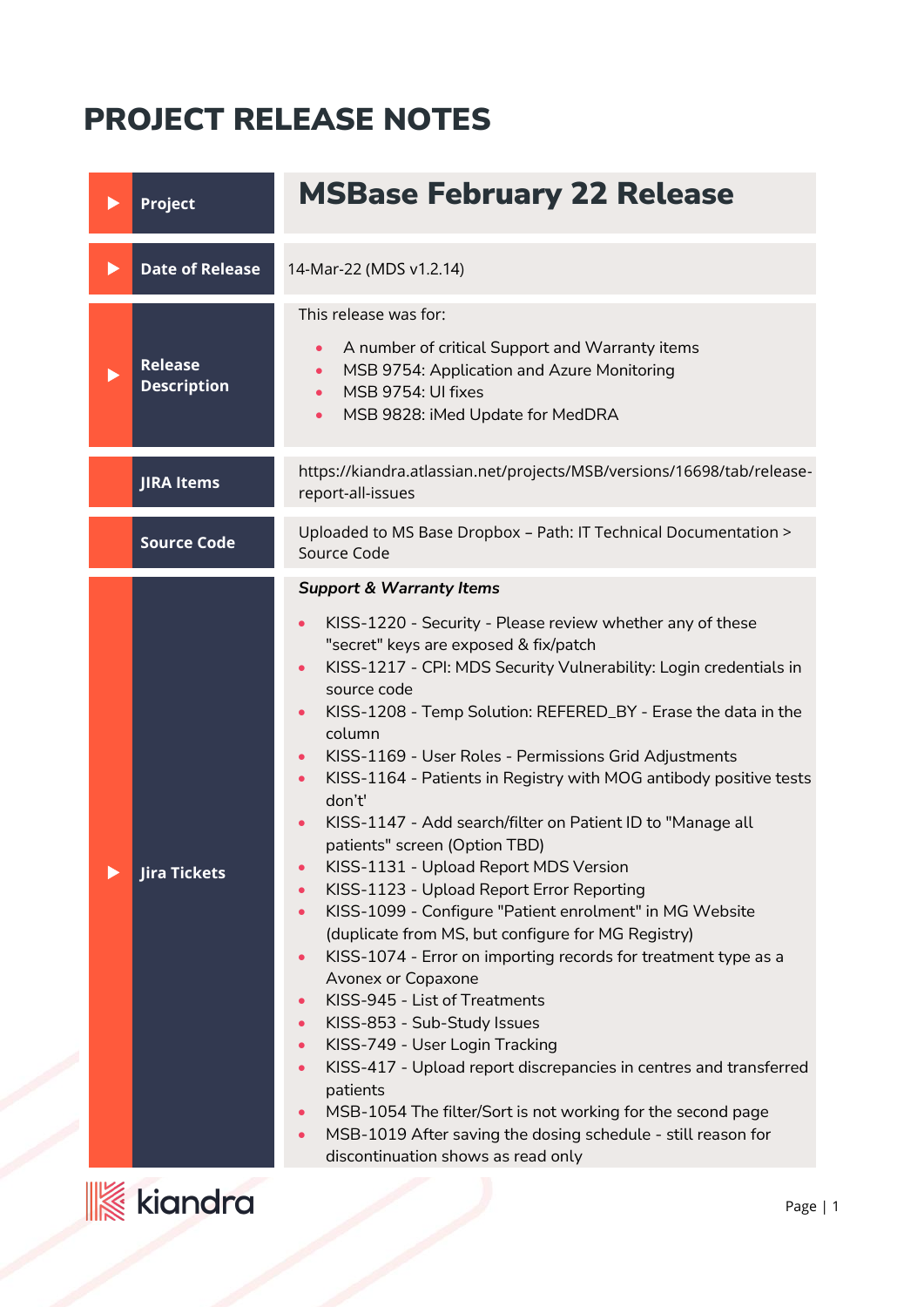- MSB-1016 IVIG doesn't have 'Is this cortico treatment radio button'
- MSB-1015 Treatment Type in drop down is showing more than once
- MSB-1001 Mg Remove all aspects of old cortico Schedule feature

## *Hotfix Deployed 07 Feb 22*

- MSB-1070 Source Code Change: MG MDS & Registry
- MSB-1069 Source Code Change: MS MDS & Registry

#### *MSB 9754: Application and Azure Monitoring (Warranty Work)*

- MSB-1052 Logging for MS Registry API
- MSB-899 Deployment / Go-Live
- MSB-898 HangFire MDS
- MSB-897 URL Pings MG
- MSB-896 URL Pings Registry
- MSB-895 Alerts MG
- MSB-894 Alerts MS
- MSB-893 Logging in MG Registry WebJobs
- MSB-892 Logging For MS Web Jobs in Registry

### *MSB 9754: UI fixes (Warranty Work)*

- MSB-1093 MS-Sorting and changing screens does not retain the data for Email,Role,Permission in User screen
- MSB-1091 (Registry-MG) The Clear functionality is affecting the search ,when we do it on the second time
- MSB-1089 (Registry-MS)The Clear functionality is affecting the search ,when we do it on the second time
- MSB-1076 "Start Wizard" some broken functionality
- MSB-1074 MG-Busy indicator is not appearing while creation of sub studies
- MSB-1073 MS-Busy indicator is not appearing while creation of sub studies
- MSB-1072 when we search for incorrect data .The clear all,or removing of data does not resets te screen
- MSB-1056 MS-The message banner appears at the top instead of the bottom of the screen
- MSB-934 Deployment / Go-Live
- MSB-933 User acceptance testing
- MSB-932 Patient Graph MG
- MSB-930 Scroll Bar MG
- MSB-928 Export MG: Excel Format
- MSB-927 Export MS: Excel Format
- MSB-926 Export MG: New Download Window
- MSB-925 Export MS: New Download Window
- MSB-924 Filters Registry MG